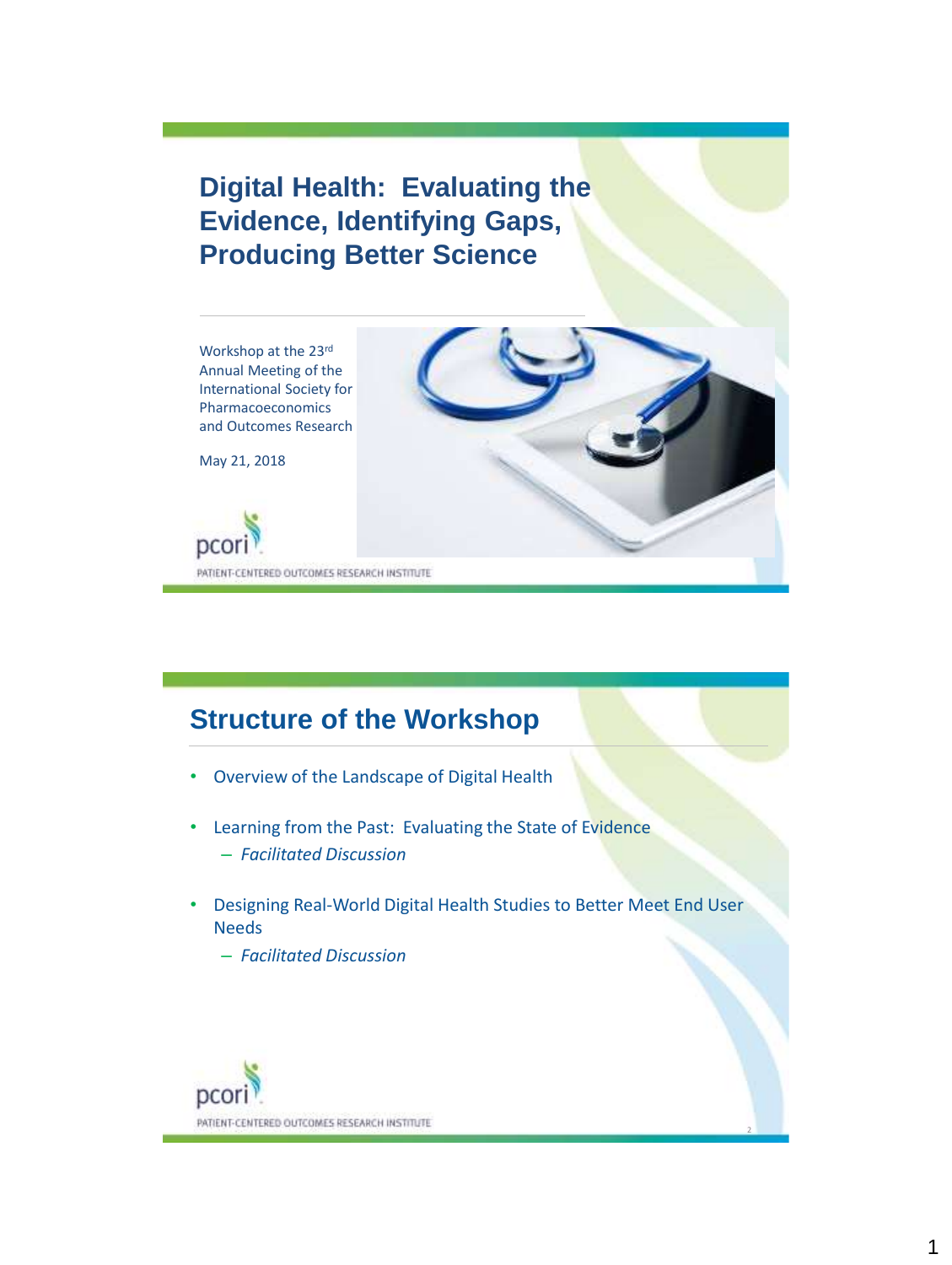## **Discussion Leaders**



Penny Mohr, MA Senior Advisor, Emerging Technology and Health Delivery Innovations Research Initiatives Patient Centered Outcomes Research Institute









Jasmine Bihm, DrPH, MPH Staff Fellow Center for Evidence and Practice Improvement Agency for Healthcare Research and Quality

3



# **The Landscape of Digital Health**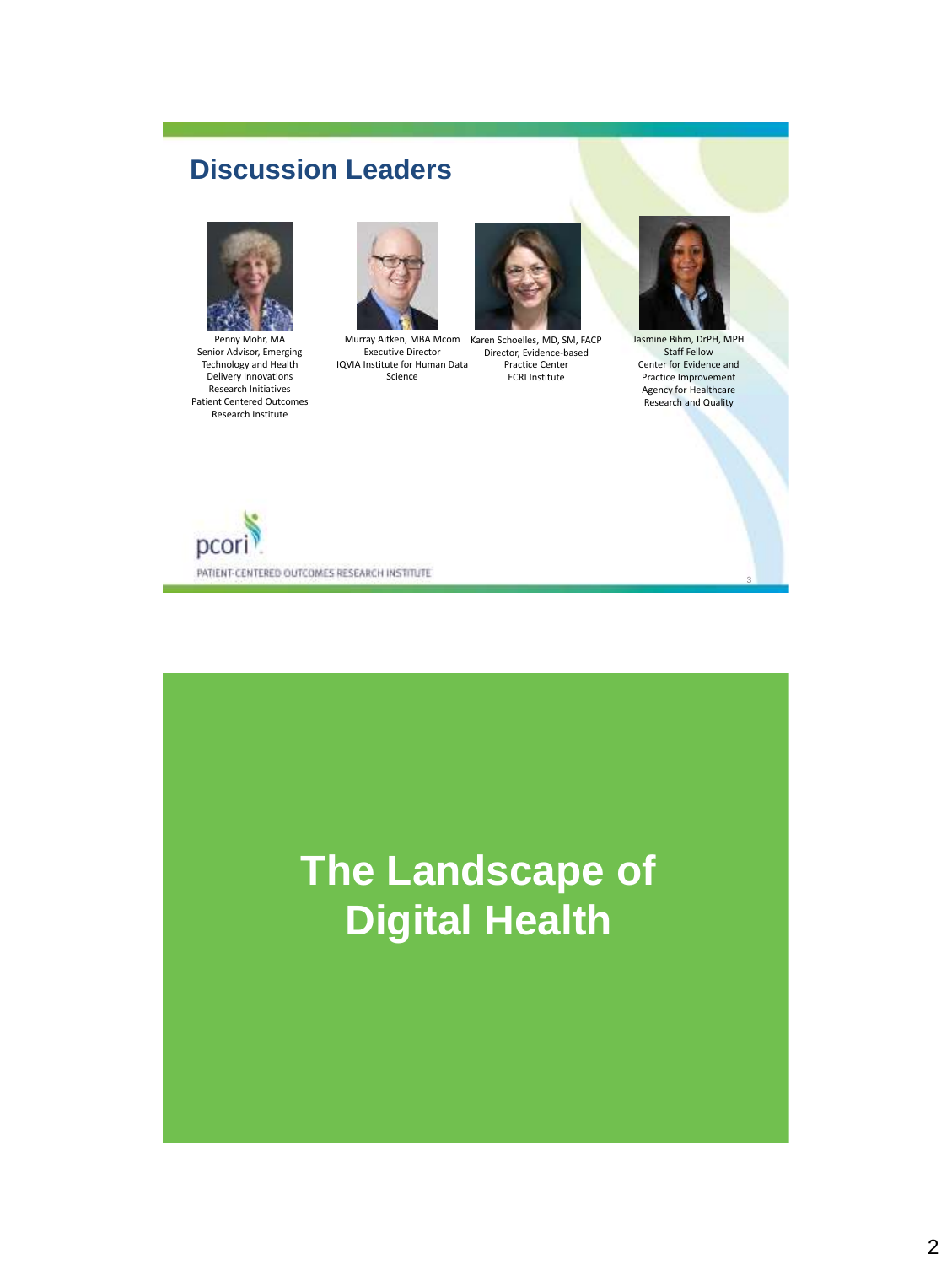

**Digital Health Tools**



Source: IQVIA Institute, Sep 2017 **ISS18 Belgian Delegation** 

**6**

Copyright © 2018 IQVIA. All rights res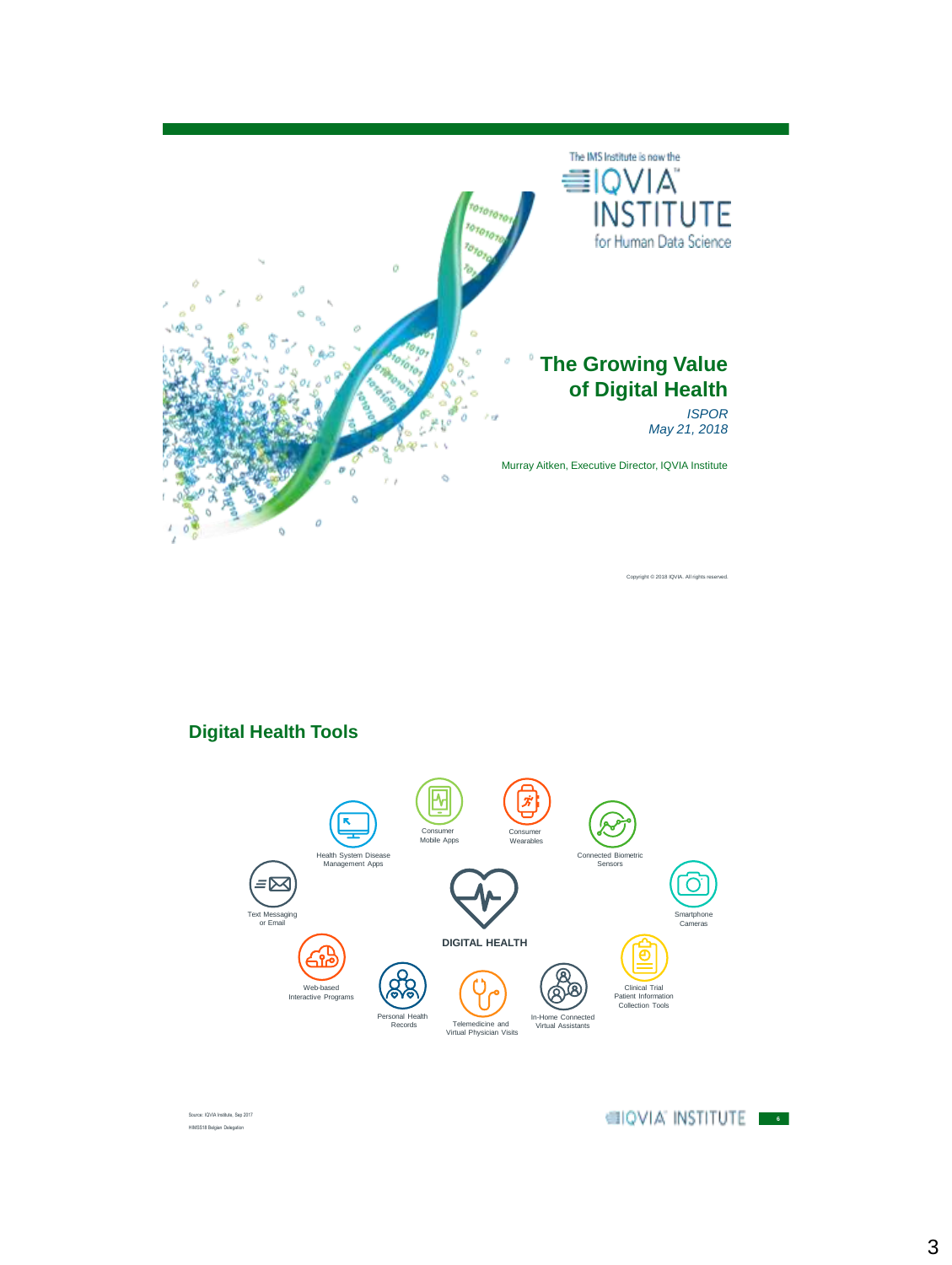#### **Digital Health Apps by Category 2017**

*2015 100% = 165,000 apps; 2017 100% = 315,000 apps*



Source: 42 Matters, Jul 2017; IQVIA AppScript Database, Jul 2017; IQVIA Institute, Jul 2017<br>Note: Chart displays percent of categorizations. Numbers may not sumations may also also also also a suppose a<br>includes 24,012 app **HIMSS18 Belgian Delegation** 

#### **EIQVIA INSTITUTE**

**Disease-Specific Apps by Therapy Area**



Sources: 42 Matters, Jul 2017; IQVIA AppScript Database, Jul 2017; IQVIA Institute, Jul 2017 HIMSS18 Belgian Delegation

#### **888 889 TO VIA INSTITUTE**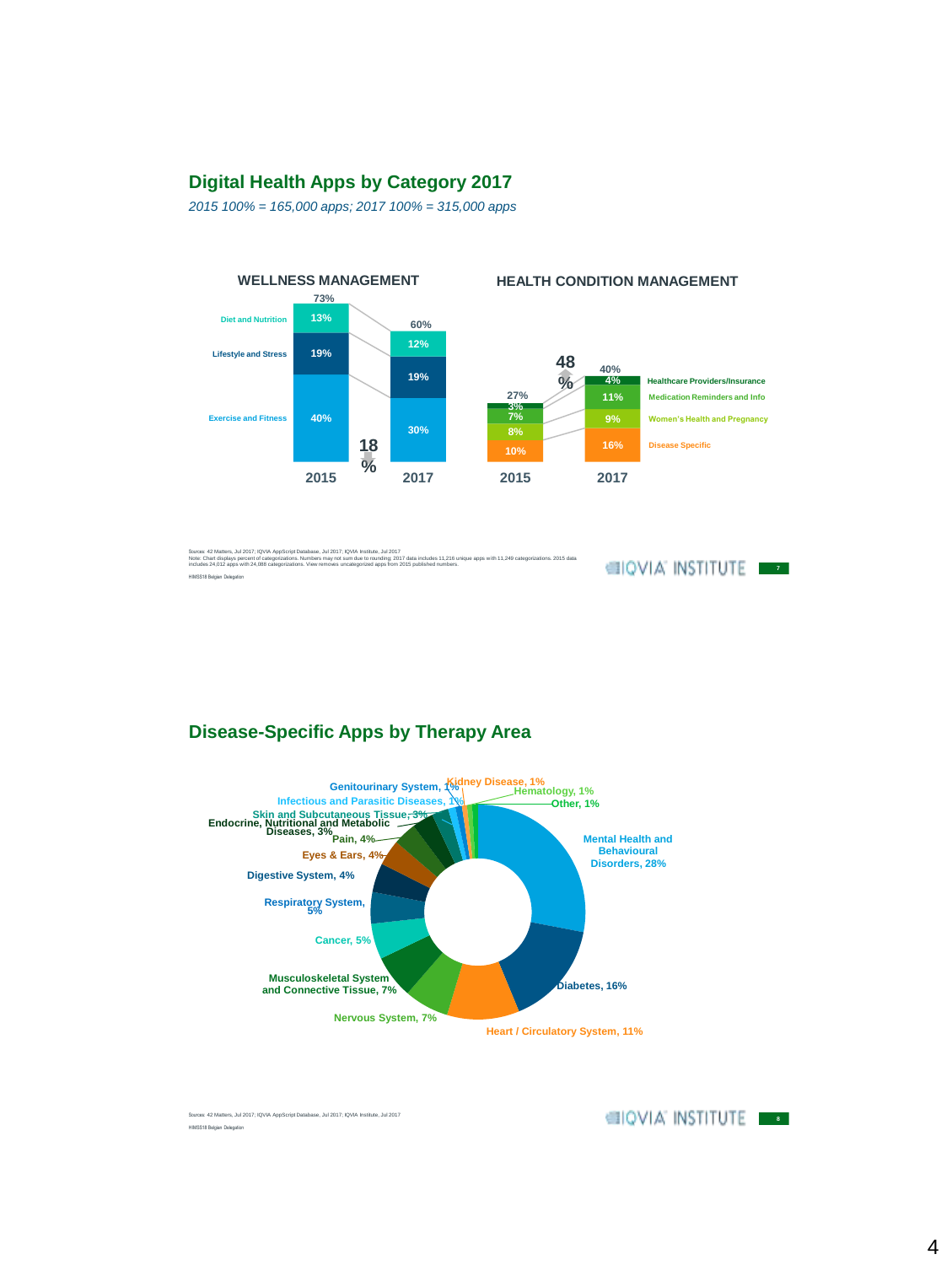#### **Digital Health in the Patient Journey**



#### **Number of Published Digital Health Efficacy & Effectiveness Studies**



Source: AppSaript Clinical Exidence, August 14 2017<br>Note: Analysis excludes accuracy Elibatioseusties. Only includes studies with hard cultocomes. 'Observational Study' includes all trials examining interventional value or **ISS18 Belgian Delegation** 

**10VIA INSTITUTE**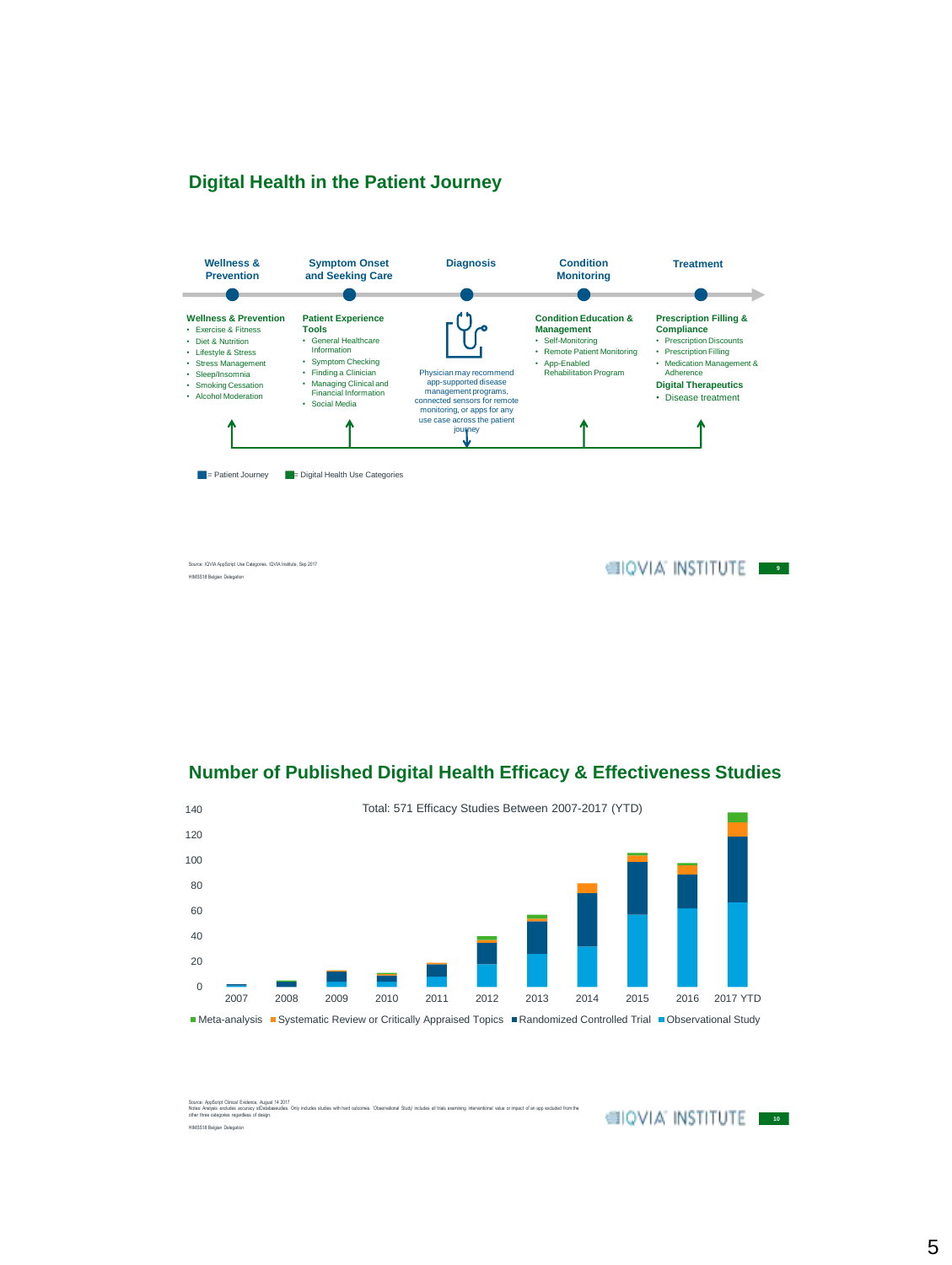

#### **Number of Clinical Trials Including Digital Health Technologies, By Type**

icaltrials.gov, Feb 2017; IQVIA Institute, Jul 2017<br>percent exceeds 100% due to inclusion of multiple d<br>iver text messages; Other includes offline computer Notes: Total percent exceeds 100% due to inclusion of multiple digital health types in a single trial; Connected devices compect on app, EMR or other interface; Mobile apps include use of<br>phones to deliver text messages; O

The Growing Value of Digital Health ~ Evidence and Impact on Human Health and the Healthcare System. Report by the IQVIA Institute.

**10VIA INSTITUTE** 



Copyright © 2018 IQVIA. All rights reserved.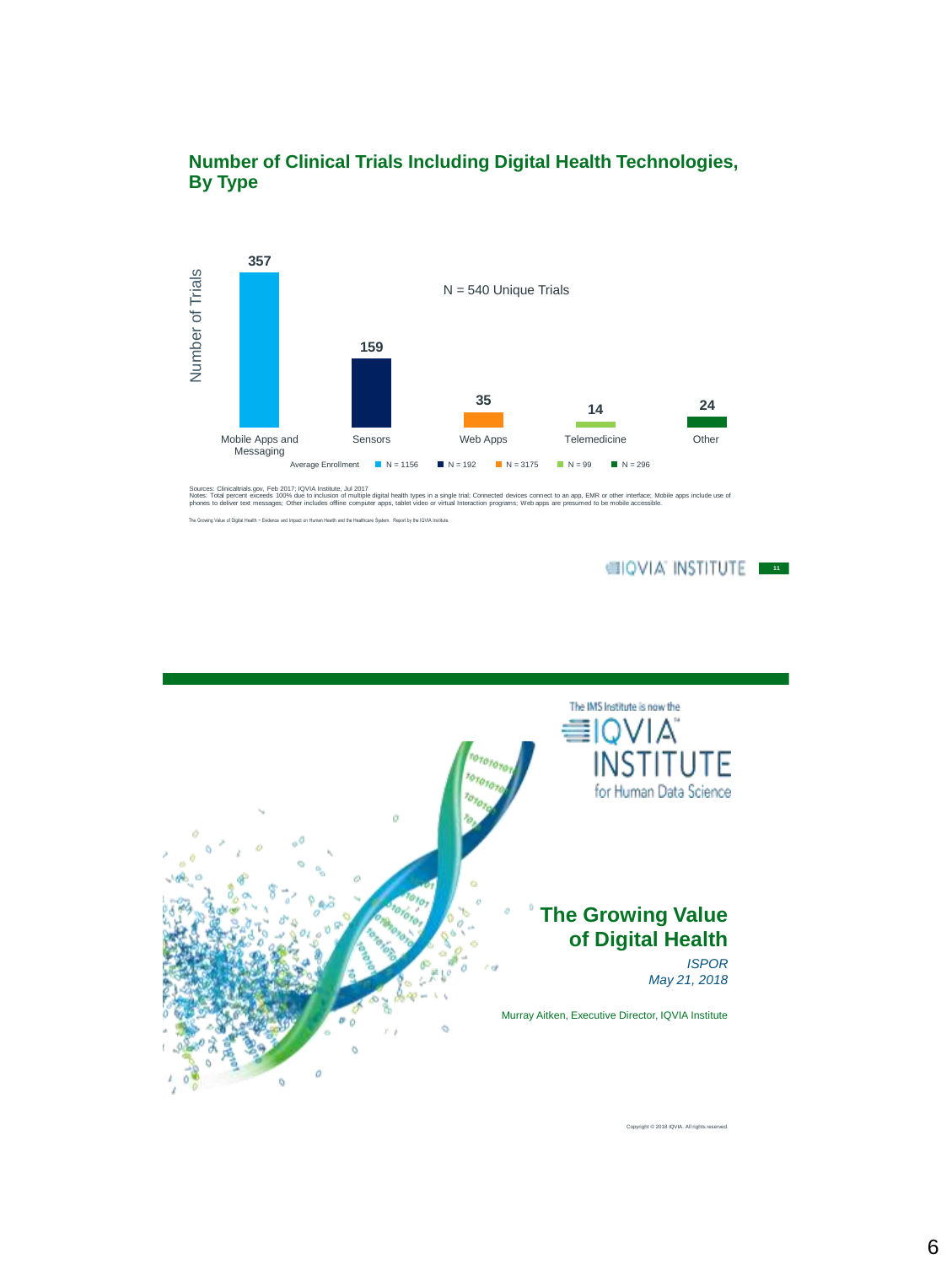**Learning from the Past: Evaluating the Evidence of Impact of Digital Health on Patient Outcomes**

## mHealth Applications for Chronic Disease Self-Management: Evidence Map for PCORI

Karen Schoelles MD, SM Director, ECRI Institute-Penn Medicine EPC Project Director, National Guideline and Quality Measures Clearinghouses ECRI Institute Plymouth Meeting, PA 19462

May 21, 2018



© ECRI INSTITUTE © ECRI INSTITUTE 14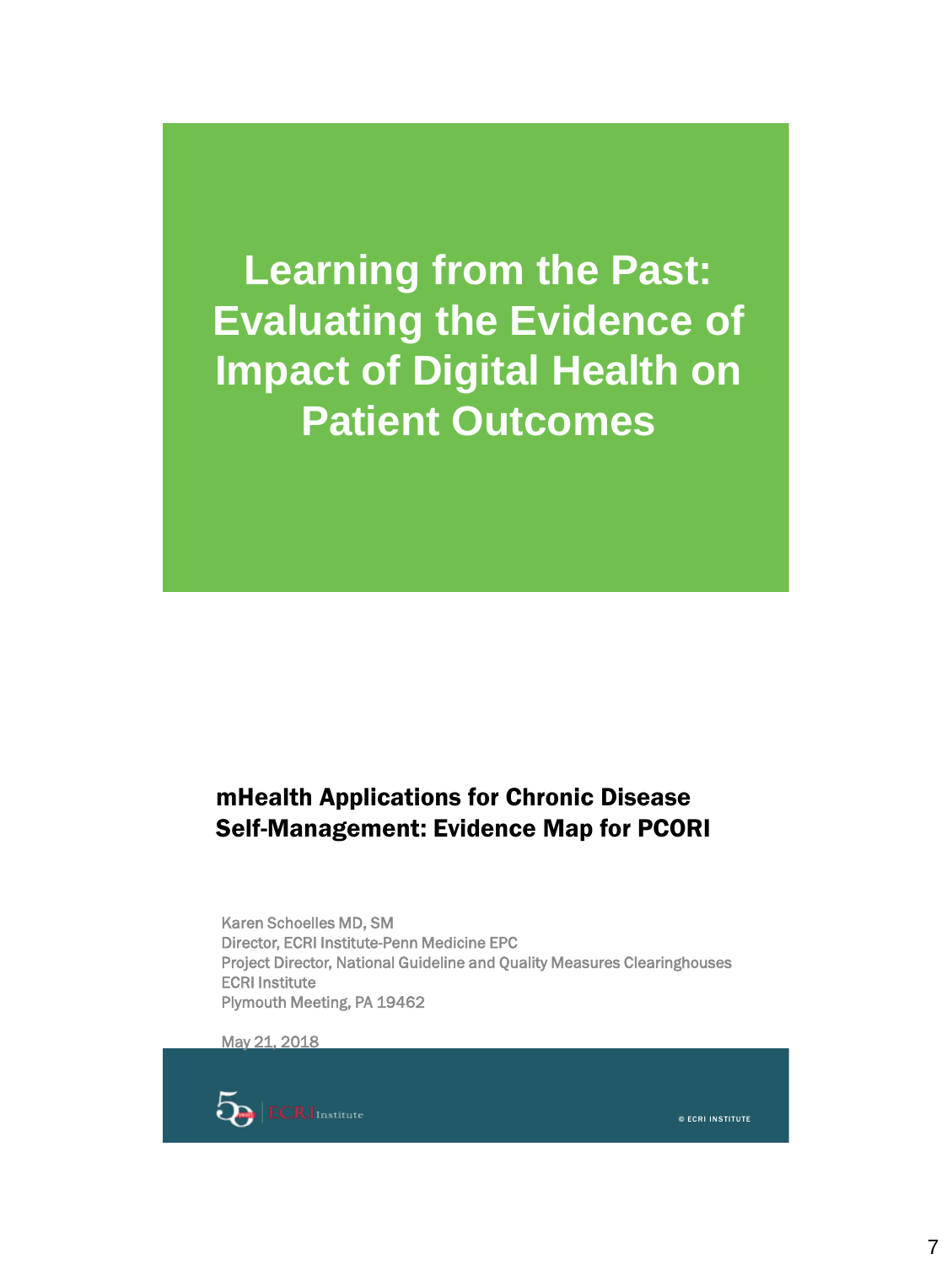## Definition of self-management interventions

Aim to equip patients with skills to actively participate and take responsibility

- $\triangleright$  in the management of their chronic condition
- in order to function optimally through at least knowledge acquisition and
- ▶ a combination of at least two of the following:
	- stimulation of independent sign/symptom monitoring,
	- medication management,
	- enhancing problem-solving and decision-making skills for medical treatment management,
	- changing their physical activity, dietary, and/or smoking behavior

Jonkman et al. (2016)



### mHealth Interventions

- $\blacktriangleright$  Electronic
- ▶ Communication between a patient or caregiver and the healthcare system
	- over a distance
	- rather than within a clinic/hospital setting.



© ECRI INSTITUTE 16

© ECRI INSTITUTE 15